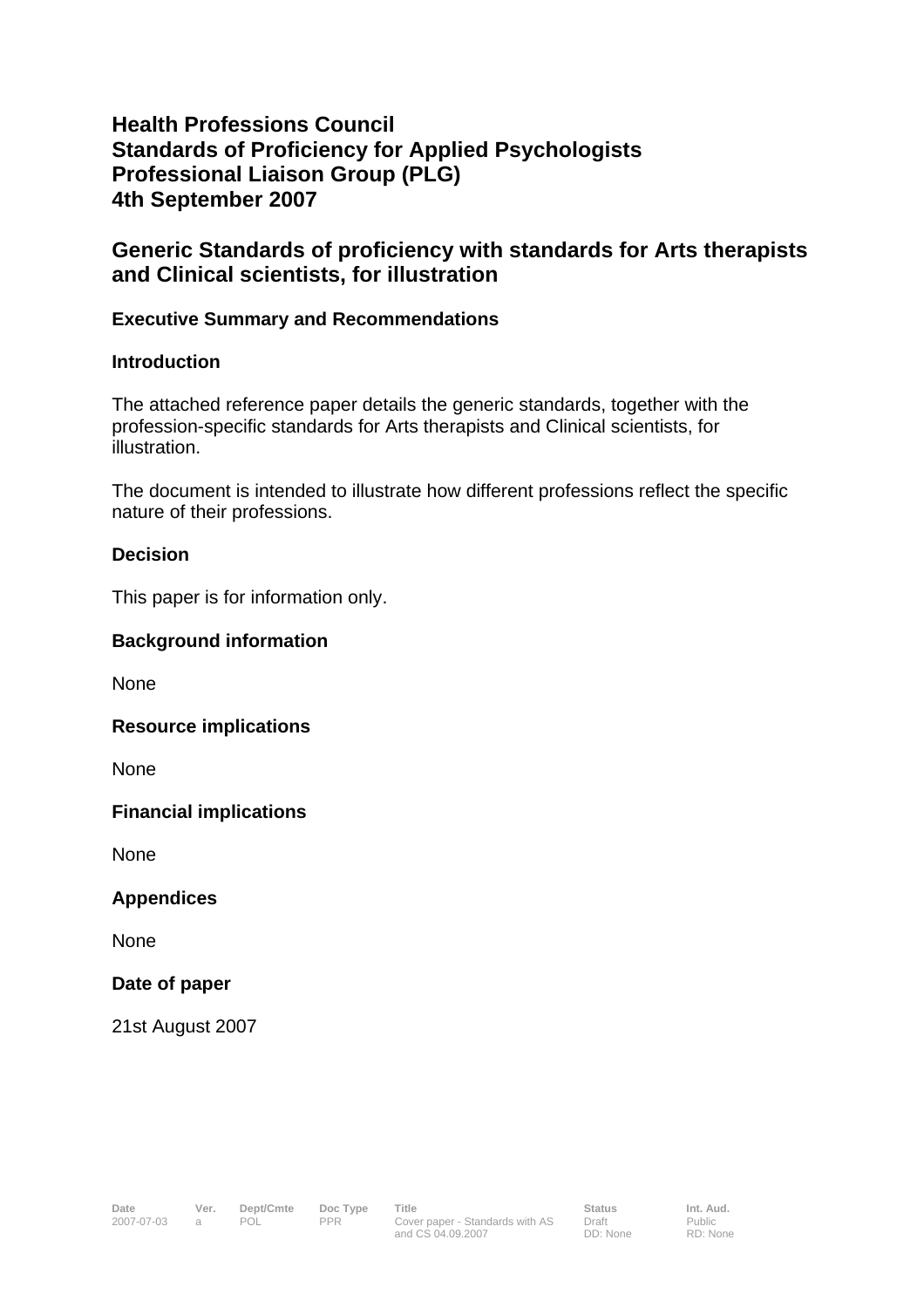# **Generic standards of proficiency with profession-specific standards for Art therapists and Clinical scientists for illustration**

| Ref       | <b>Standard</b>                                                                                                                                                                                                                                                                                                                                                                                                                                                                                                                                                                      | <b>Notes</b>   |
|-----------|--------------------------------------------------------------------------------------------------------------------------------------------------------------------------------------------------------------------------------------------------------------------------------------------------------------------------------------------------------------------------------------------------------------------------------------------------------------------------------------------------------------------------------------------------------------------------------------|----------------|
|           |                                                                                                                                                                                                                                                                                                                                                                                                                                                                                                                                                                                      |                |
|           | Professional autonomy and accountability                                                                                                                                                                                                                                                                                                                                                                                                                                                                                                                                             |                |
|           |                                                                                                                                                                                                                                                                                                                                                                                                                                                                                                                                                                                      |                |
| 1a.1      | be able to practise within the legal and ethical boundaries of their<br>profession<br>- understand the need to act in the best interests of service users at all times<br>- understand what is required of them by the Health Professions Council<br>- understand the need to respect, and so far as possible uphold, the rights,<br>dignity, values and autonomy of every service user including their role in the<br>diagnostic and therapeutic process and in maintaining health and wellbeing<br>- be aware of current UK legislation applicable to the work of their profession |                |
| <b>PS</b> | - understand the role of the art, music or drama therapist in different settings                                                                                                                                                                                                                                                                                                                                                                                                                                                                                                     | Art therapists |
| 1a.2      | be able to practise in a non-discriminatory manner                                                                                                                                                                                                                                                                                                                                                                                                                                                                                                                                   |                |
| 1a.3      | understand the importance of and be able to maintain confidentiality                                                                                                                                                                                                                                                                                                                                                                                                                                                                                                                 |                |
| <b>PS</b> | - be aware that the concepts of confidentiality and informed consent extend to<br>illustrative records such as video and audio recordings, paintings, digital<br>images and other art work                                                                                                                                                                                                                                                                                                                                                                                           | Art therapists |
| 1a.4      | understand the importance of and be able to obtain informed consent                                                                                                                                                                                                                                                                                                                                                                                                                                                                                                                  |                |
| 1a.5      | be able to exercise a professional duty of care                                                                                                                                                                                                                                                                                                                                                                                                                                                                                                                                      |                |
| 1a.6      | be able to practise as an autonomous professional, exercising their own<br>professional judgement<br>- be able to assess a situation, determine the nature and severity of the                                                                                                                                                                                                                                                                                                                                                                                                       |                |

Date Ver. Dept/Cmte Doc Type Title .<br>2007-07-03 a POL PPR Generic standards with Arts Draft . Public<br>therapists and Clinical scientists - DD: None RD: None 04.09.2007

Public RD: None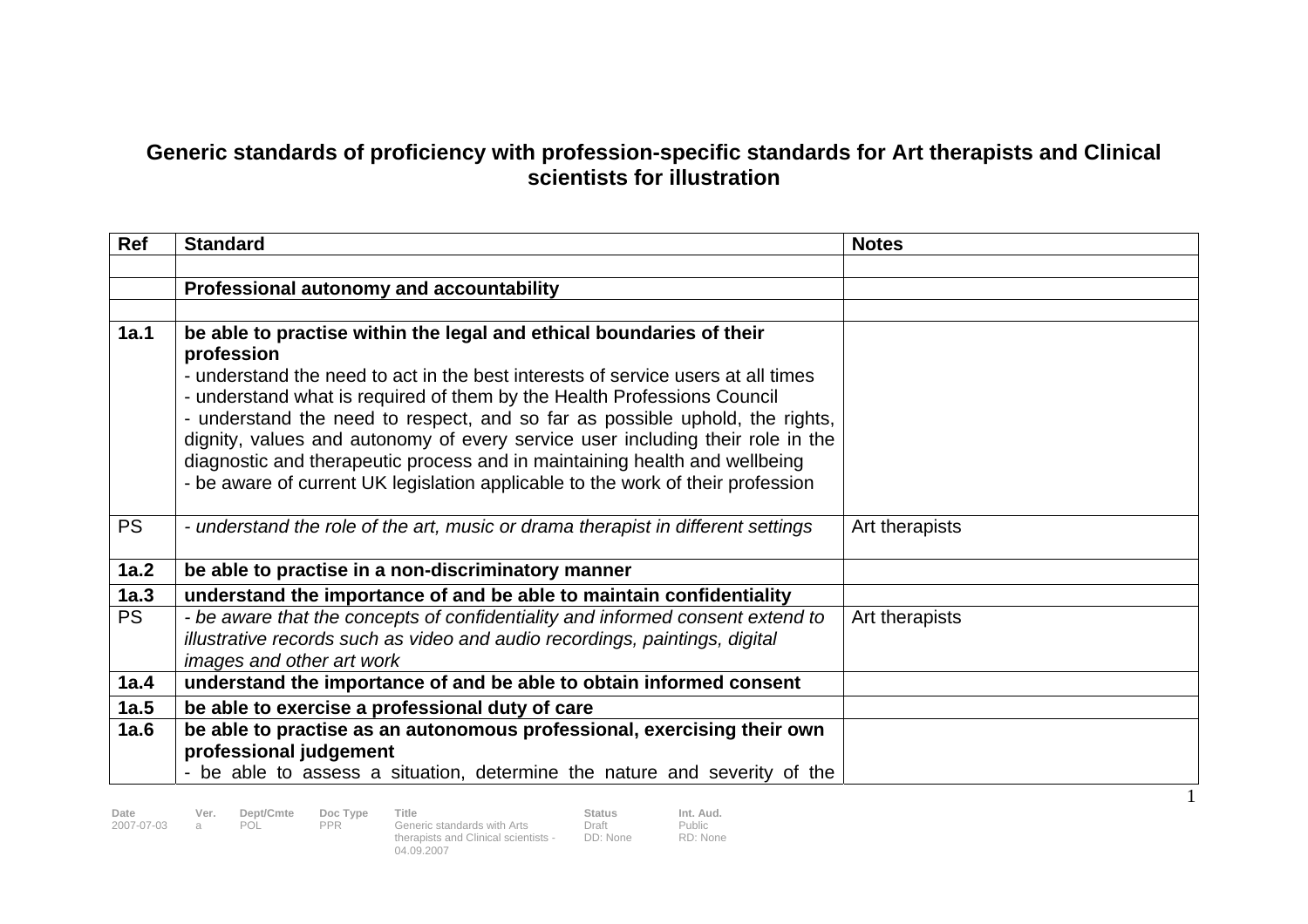|           | problem and call upon the required knowledge and experience to deal with the<br>problem                                                                                                                                                                                                                                                                                                                            |                 |
|-----------|--------------------------------------------------------------------------------------------------------------------------------------------------------------------------------------------------------------------------------------------------------------------------------------------------------------------------------------------------------------------------------------------------------------------|-----------------|
|           | - be able to initiate resolution of problems and be able to exercise personal<br>initiative                                                                                                                                                                                                                                                                                                                        |                 |
|           | - know the limits of their practice and when to seek advice or refer to another                                                                                                                                                                                                                                                                                                                                    |                 |
|           | professional<br>- recognise that they are personally responsible for and must be able to justify<br>their decisions                                                                                                                                                                                                                                                                                                |                 |
|           |                                                                                                                                                                                                                                                                                                                                                                                                                    |                 |
| 1a.7      | recognise the need for effective self-management of workload and<br>resources and be able to practise accordingly                                                                                                                                                                                                                                                                                                  |                 |
| <b>PS</b> | - understand the value of therapy in developing insight and self-awareness<br>through their own personal experience                                                                                                                                                                                                                                                                                                | Art therapists  |
| 1a.8      | understand the obligation to maintain fitness to practise<br>- understand the need to practise safely and effectively within their scope of<br>practice<br>- understand the need to maintain high standards of personal conduct<br>- understand the importance of maintaining their own health<br>- understand both the need to keep skills and knowledge up to date and the<br>importance of career-long learning |                 |
| <b>PS</b> | - recognise that the obligation to maintain fitness for practice includes<br>engagement in their own arts-based process                                                                                                                                                                                                                                                                                            | Arts therapists |
|           |                                                                                                                                                                                                                                                                                                                                                                                                                    |                 |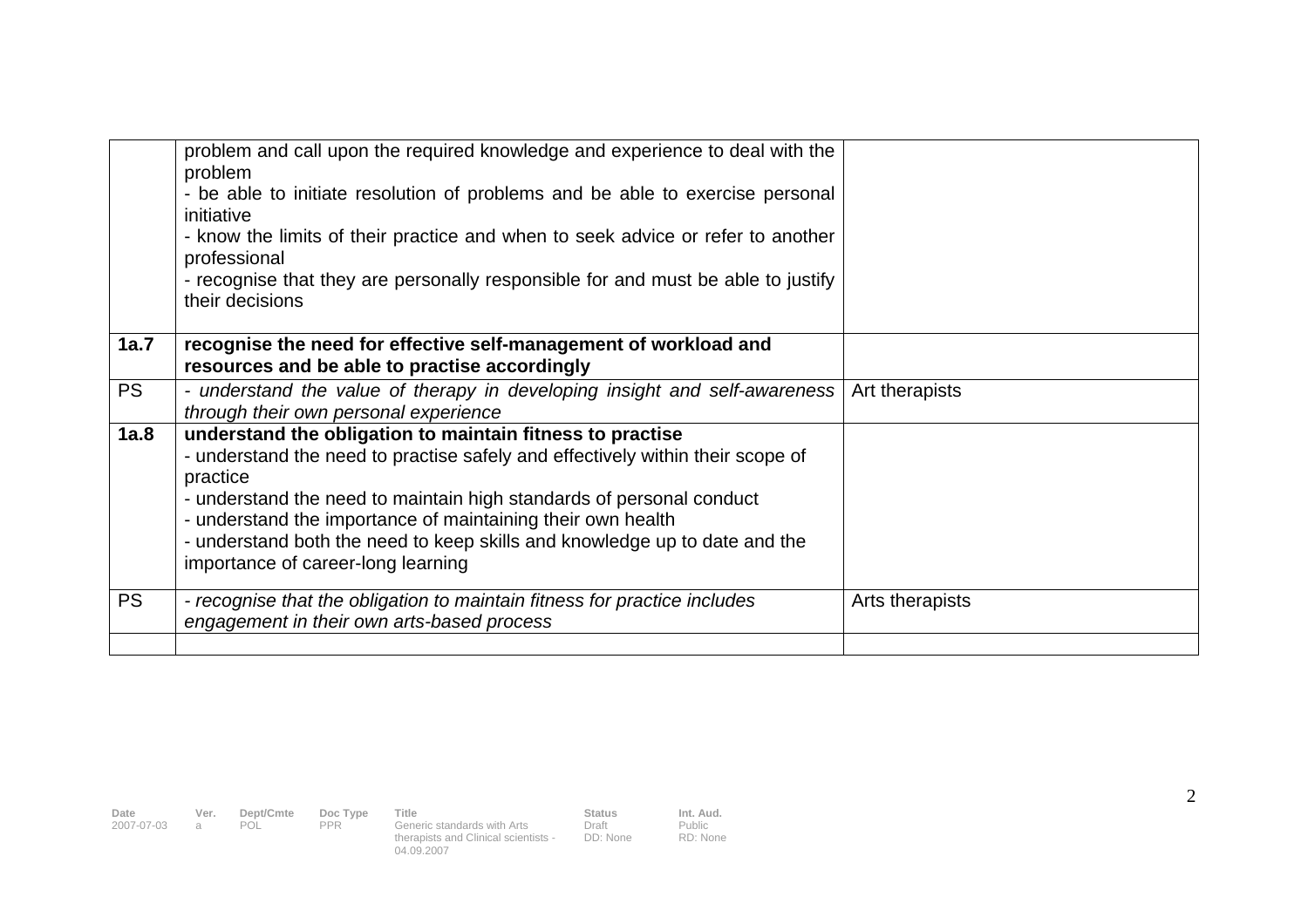| Ref              | <b>Standard</b>                                                                                                                                                                                                            | <b>Notes</b>    |  |
|------------------|----------------------------------------------------------------------------------------------------------------------------------------------------------------------------------------------------------------------------|-----------------|--|
|                  |                                                                                                                                                                                                                            |                 |  |
|                  | <b>Professional relationships</b>                                                                                                                                                                                          |                 |  |
|                  |                                                                                                                                                                                                                            |                 |  |
| 1 <sub>b.1</sub> | be able to work, where appropriate, in partnership with other<br>professionals, support staff, service users and their relatives and<br>carers<br>- understand the need to build and sustain professional relationships as |                 |  |
|                  | both an independent practitioner and collaboratively as a member of a<br>team                                                                                                                                              |                 |  |
|                  | - understand the need to engage service users and carers in planning and<br>evaluating diagnostics, treatments and interventions to meet their needs<br>and goals<br>- be able to make appropriate referrals               |                 |  |
|                  |                                                                                                                                                                                                                            |                 |  |
| <b>PS</b>        | - recognise the role of arts therapists and the contribution they can make to<br>health and social care                                                                                                                    | Arts therapists |  |
| 1 <sub>b.2</sub> | be able to contribute effectively to work undertaken as part of a multi-<br>disciplinary team                                                                                                                              |                 |  |
| 1 <sub>b.3</sub> | be able to demonstrate effective and appropriate skills in<br>communicating information, advice, instruction and professional<br>opinion to colleagues, service users their relatives and carers                           |                 |  |
| <b>PS</b>        | - be able to explain the nature, purpose and techniques of therapy to<br>clients and carers<br>- understand the need to establish and sustain a therapeutic relationship                                                   | Art therapists  |  |
|                  | within a creative and containing environment                                                                                                                                                                               |                 |  |
| 1 <sub>b.4</sub> | understand the need for effective communication throughout the care                                                                                                                                                        |                 |  |
|                  | of the service user                                                                                                                                                                                                        |                 |  |
|                  | - recognise the need to use interpersonal skills to encourage the active                                                                                                                                                   |                 |  |

Public RD: None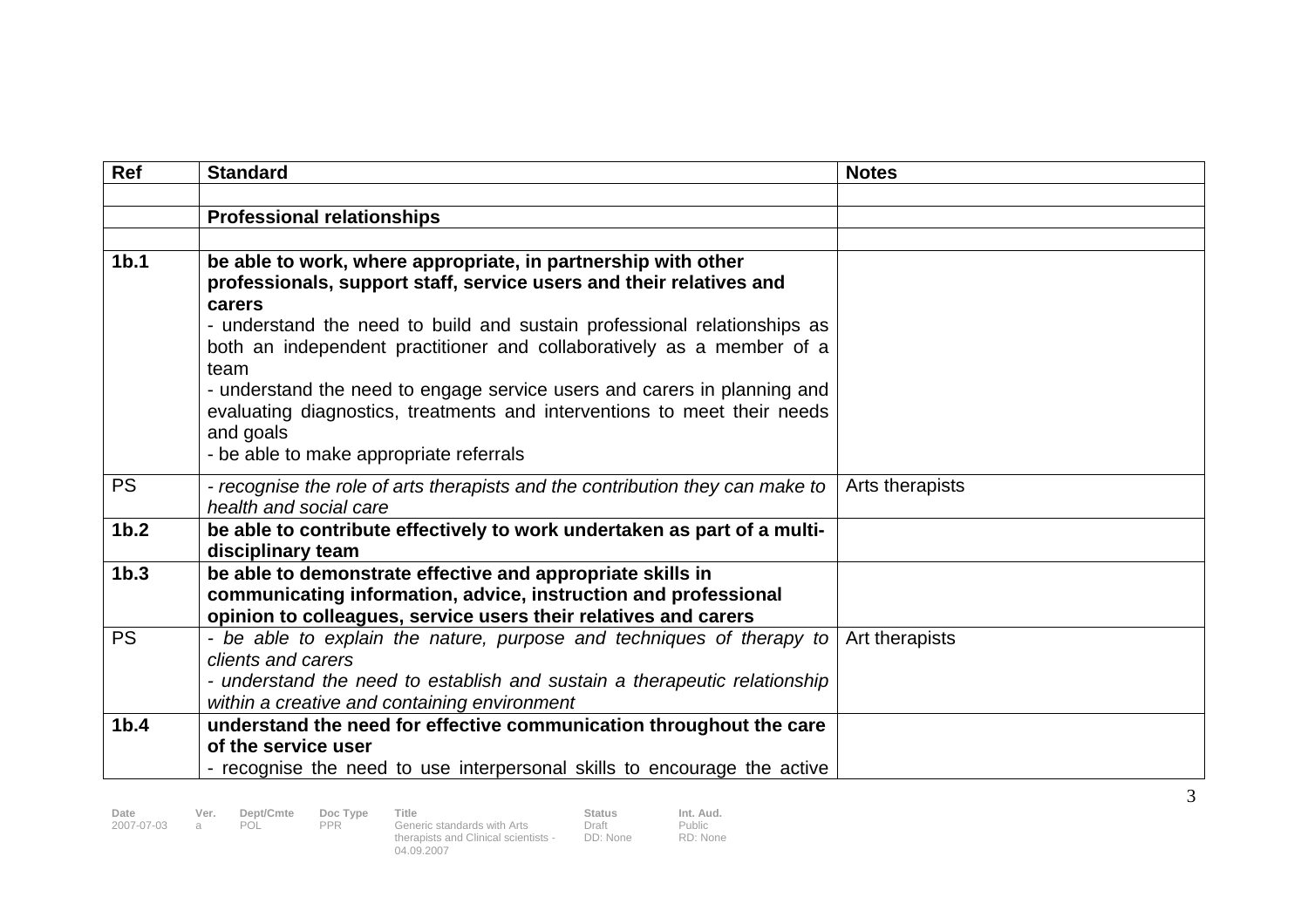|           | participation of service users                                                                   |                            |
|-----------|--------------------------------------------------------------------------------------------------|----------------------------|
| <b>PS</b> | be able to communicate the outcome of problem solving and research and<br>development activities | <b>Clinical scientists</b> |
| <b>PS</b> | be able to summarise and present complex scientific ideas in an<br>appropriate form              | <b>Clinical scientists</b> |

**Date Ver. Dept/Cmte Doc Type Title Status Status Int. Aud.**<br>
2007-07-03 a POL PPR Generic standards with Arts Draft Public<br>
14.09.2007<br>
204.09.2007 Draft DD: None Public RD: None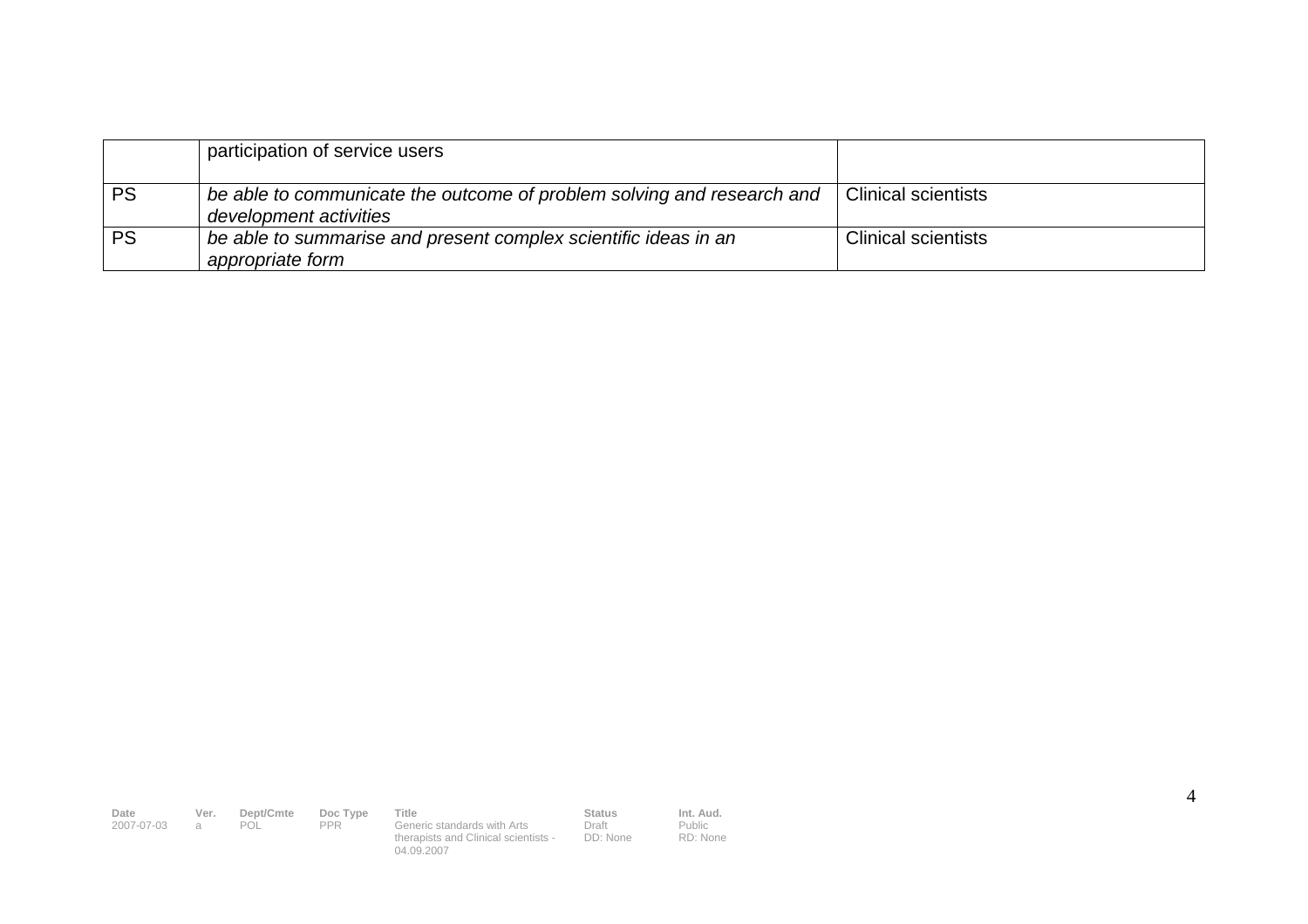| <b>Ref</b> | <b>Standard</b>                                                                                                                                                                                                                                                                  | <b>Notes</b>               |
|------------|----------------------------------------------------------------------------------------------------------------------------------------------------------------------------------------------------------------------------------------------------------------------------------|----------------------------|
|            |                                                                                                                                                                                                                                                                                  |                            |
|            | Identification and assessment of health and social care needs                                                                                                                                                                                                                    |                            |
|            |                                                                                                                                                                                                                                                                                  |                            |
| 2a.1       | be able to gather appropriate information                                                                                                                                                                                                                                        |                            |
| <b>PS</b>  | - understand the need to take account of psychological, social, cultural, $ $<br>economic and other factors when collecting case histories and other<br>appropriate information                                                                                                  | Arts therapists            |
| <b>PS</b>  | - be able to identify the clinical decision which the test or intervention will<br><i>inform</i>                                                                                                                                                                                 | <b>Clinical scientists</b> |
| 2a.2       | be able to select and use appropriate assessment techniques<br>- be able to undertake and record a thorough, sensitive and detailed<br>assessment, using appropriate techniques and equipment                                                                                    |                            |
| 2a.3       | be able to undertake or arrange investigations as appropriate                                                                                                                                                                                                                    |                            |
| <b>PS</b>  | - be able to observe and record clients' responses and assess the implication<br>for diagnosis and intervention<br>- be able to undertake or arrange investigations, for example setting up an<br>assessment period in order to ascertain the appropriateness of an intervention | Arts therapists            |
| 2a.4       | be able to analyse and critically evaluate the information collected                                                                                                                                                                                                             |                            |
|            |                                                                                                                                                                                                                                                                                  |                            |

**Date Ver. Dept/Cmte Doc Type Title Status Status Int. Aud.**<br>
2007-07-03 a POL PPR Generic standards with Arts Draft Public<br>
14.09.2007<br>
204.09.2007

Public RD: None

Draft DD: None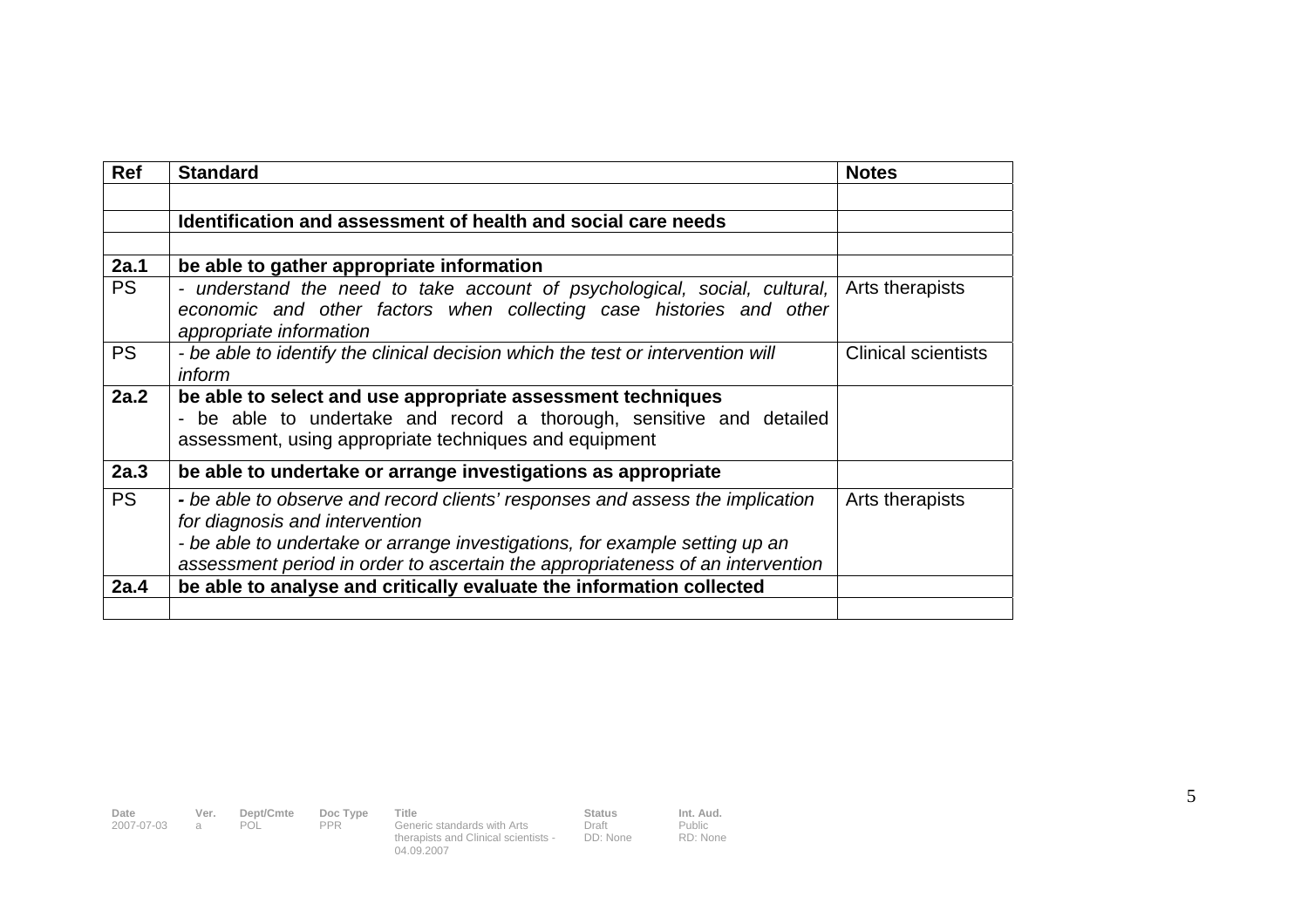| <b>Ref</b>       | <b>Standard</b>                                                                                                                                                                                                                                                                                                                                                                                                                                                                                                                                                                                                                                                                                                                                                                                                                                                                                                                                                                                              | <b>Notes</b>               |
|------------------|--------------------------------------------------------------------------------------------------------------------------------------------------------------------------------------------------------------------------------------------------------------------------------------------------------------------------------------------------------------------------------------------------------------------------------------------------------------------------------------------------------------------------------------------------------------------------------------------------------------------------------------------------------------------------------------------------------------------------------------------------------------------------------------------------------------------------------------------------------------------------------------------------------------------------------------------------------------------------------------------------------------|----------------------------|
|                  |                                                                                                                                                                                                                                                                                                                                                                                                                                                                                                                                                                                                                                                                                                                                                                                                                                                                                                                                                                                                              |                            |
|                  | Formulation and delivery of plans and strategies for meeting health and<br>social care needs                                                                                                                                                                                                                                                                                                                                                                                                                                                                                                                                                                                                                                                                                                                                                                                                                                                                                                                 |                            |
|                  |                                                                                                                                                                                                                                                                                                                                                                                                                                                                                                                                                                                                                                                                                                                                                                                                                                                                                                                                                                                                              |                            |
| 2 <sub>b.1</sub> | be able to use research, reasoning and problem solving skills to<br>determine appropriate actions<br>- recognise the value of research to the critical evaluation of practice<br>be able to engage in evidence-based practice, evaluate practice<br>systematically, and participate in audit procedures<br>- be aware of a range of research methodologies<br>- be able to demonstrate a logical and systematic approach to problem solving<br>- be able to evaluate research and other evidence to inform their own practice                                                                                                                                                                                                                                                                                                                                                                                                                                                                                |                            |
| <b>PS</b>        | - be able to conduct fundamental research<br>- be able to interpret data and provide diagnostic and therapeutic opinions,<br>including any further action which the individual directly responsible for the<br>care of the patient service user should take<br>- be able to search and to appraise scientific literature and other sources of<br>information critically<br>- be able to develop the aims and objectives associated with a project<br>- be able to develop an experimental protocol to meet the aims and objectives<br>in a way that provides objective and reliable data (free from bias)<br>- be able to perform the required experimental work and be able to produce<br>and present the results (including statistical analysis)<br>- be able to interpret results in the light of existing knowledge and the<br>hypothesis developed, and be able to formulate further research questions<br>- be able to present data and a critical appraisal of it to peers in an appropriate<br>form | <b>Clinical scientists</b> |

**Date Ver. Dept/Cmte Doc Type Title . Status Status Int. Aud.**<br>2007-07-03 a POL PPR Generic standards with Arts Draft . Public therapists and Clinical scientists - 04.09.2007

Draft DD: None

Public RD: None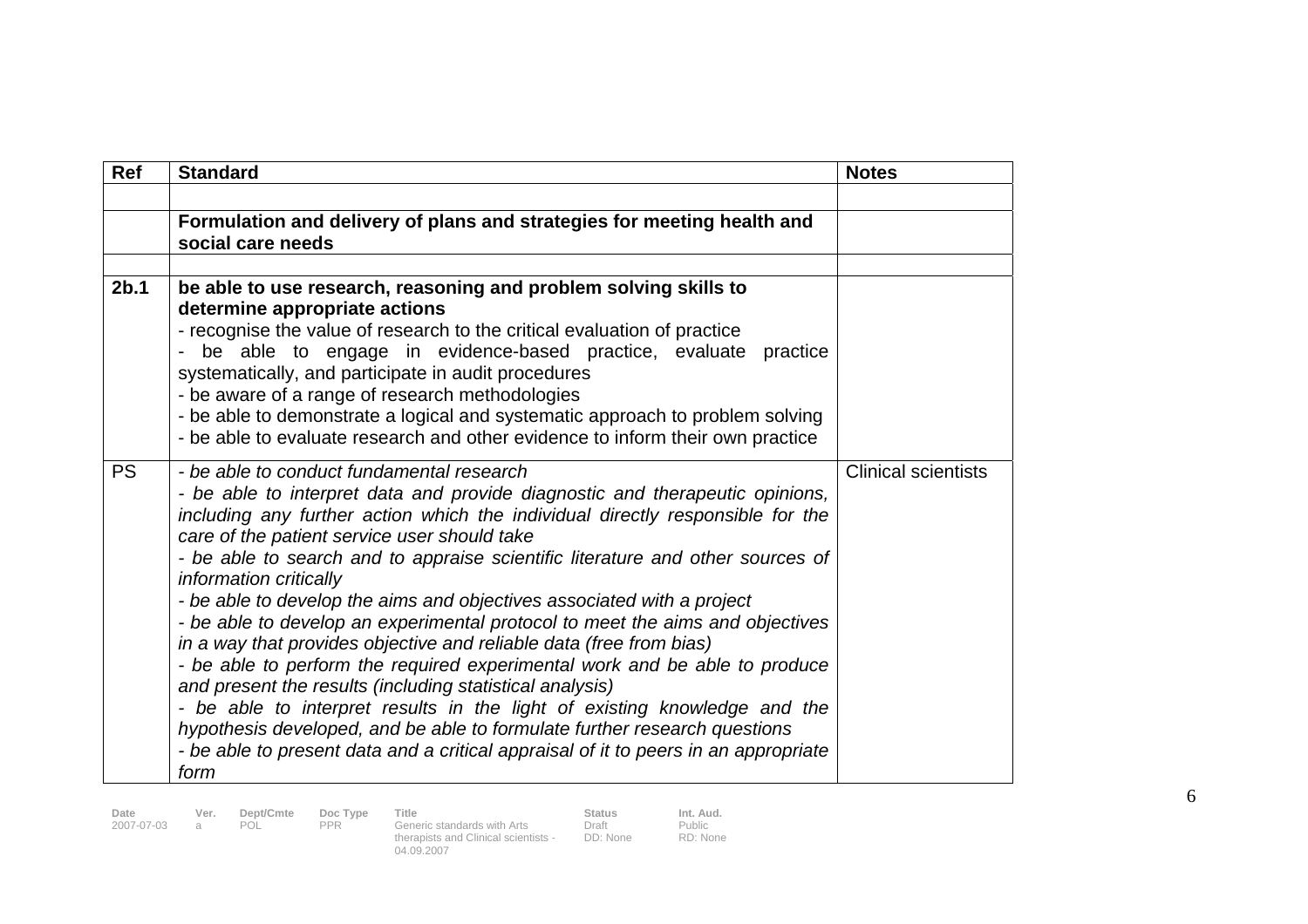| 2b.2             | be able to draw on appropriate knowledge and skills in order to make<br>professional judgements<br>- be able to change their practice as needed to take account of new<br>developments                                                                                                                                                                                                                                                                                                                                                                                                                                                         |                |
|------------------|------------------------------------------------------------------------------------------------------------------------------------------------------------------------------------------------------------------------------------------------------------------------------------------------------------------------------------------------------------------------------------------------------------------------------------------------------------------------------------------------------------------------------------------------------------------------------------------------------------------------------------------------|----------------|
|                  | - be able to demonstrate a level of skill in the use of information technology<br>appropriate to their practice                                                                                                                                                                                                                                                                                                                                                                                                                                                                                                                                |                |
| 2 <sub>b.3</sub> | be able to formulate specific and appropriate management plans<br>including the setting of timescales<br>- understand the requirement to adapt practice to meet the needs of different<br>groups distinguished by, for example, physical, psychological, environmental,<br>cultural or socio-economic factors                                                                                                                                                                                                                                                                                                                                  |                |
| 2 <sub>b.4</sub> | be able to conduct appropriate diagnostic or monitoring procedures,<br>treatment, therapy or other actions safely and skilfully<br>- understand the need to maintain the safety of both service users and those<br>involved in their care                                                                                                                                                                                                                                                                                                                                                                                                      |                |
| <b>PS</b>        | - be able to work with clients both to define a clear end for the therapy, and to<br>evaluate the therapy's strengths, benefits and limitations<br>Art therapist only<br>- be able to use a range of art and art-making materials and techniques<br>competently and be able to help a client to work with these<br>Dramatherapist only<br>- be able to use a range of dramatic concepts, techniques and procedures<br>(including games, activities, styles and structures) competently<br>Music therapist only<br>- be able to use a range of music and music-making techniques competently<br>and be able to help a client to work with these | Art therapists |

**Date Ver. Dept/Cmte Doc Type Title . Status Status Int. Aud.**<br>2007-07-03 a POL PPR Generic standards with Arts Draft . Public therapists and Clinical scientists - 04.09.2007

Draft DD: None

Public RD: None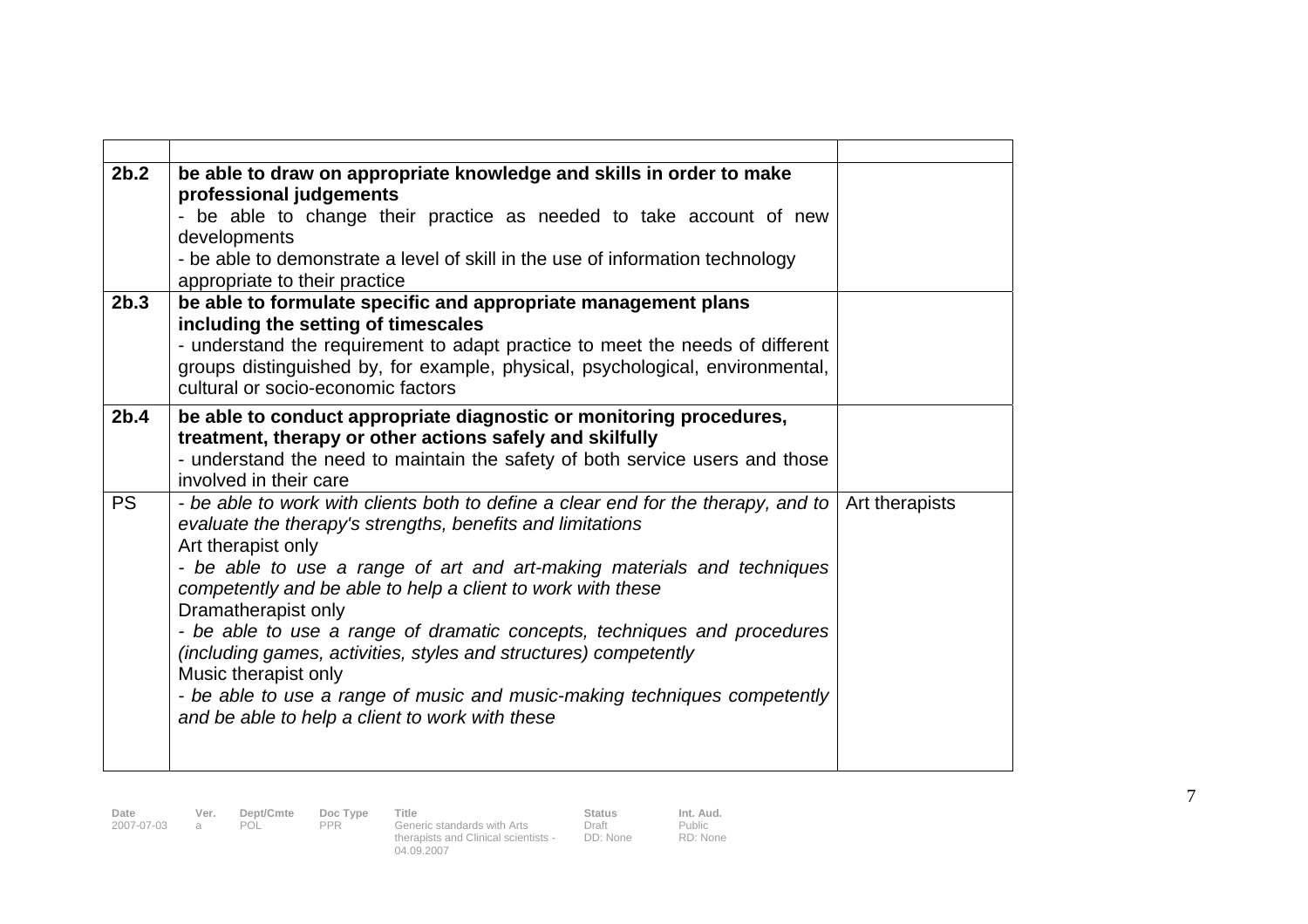|      | - ensure service users are positioned (and if necessary immobilised) for safe   Clinical scientists<br>and effective interventions<br>- be able to perform a range of techniques employed in the modality<br>- understand the need to conform to standard operating procedures and<br>conditions<br>- understand the need to work with accuracy and precision<br>- be able to solve problems that may arise during the routine application of<br>techniques (troubleshooting) |  |
|------|-------------------------------------------------------------------------------------------------------------------------------------------------------------------------------------------------------------------------------------------------------------------------------------------------------------------------------------------------------------------------------------------------------------------------------------------------------------------------------|--|
| 2b.5 | be able to maintain records appropriately<br>- be able to keep accurate, legible records and recognise the need to handle<br>these records and all other information in accordance with applicable<br>legislation, protocols and guidelines<br>- understand the need to use only accepted terminology in making records                                                                                                                                                       |  |

**Date Ver. Dept/Cmte Doc Type Title Status Status Int. Aud.**<br>
2007-07-03 a POL PPR Generic standards with Arts Draft Public<br>
14.09.2007<br>
204.09.2007 Draft DD: None Public RD: None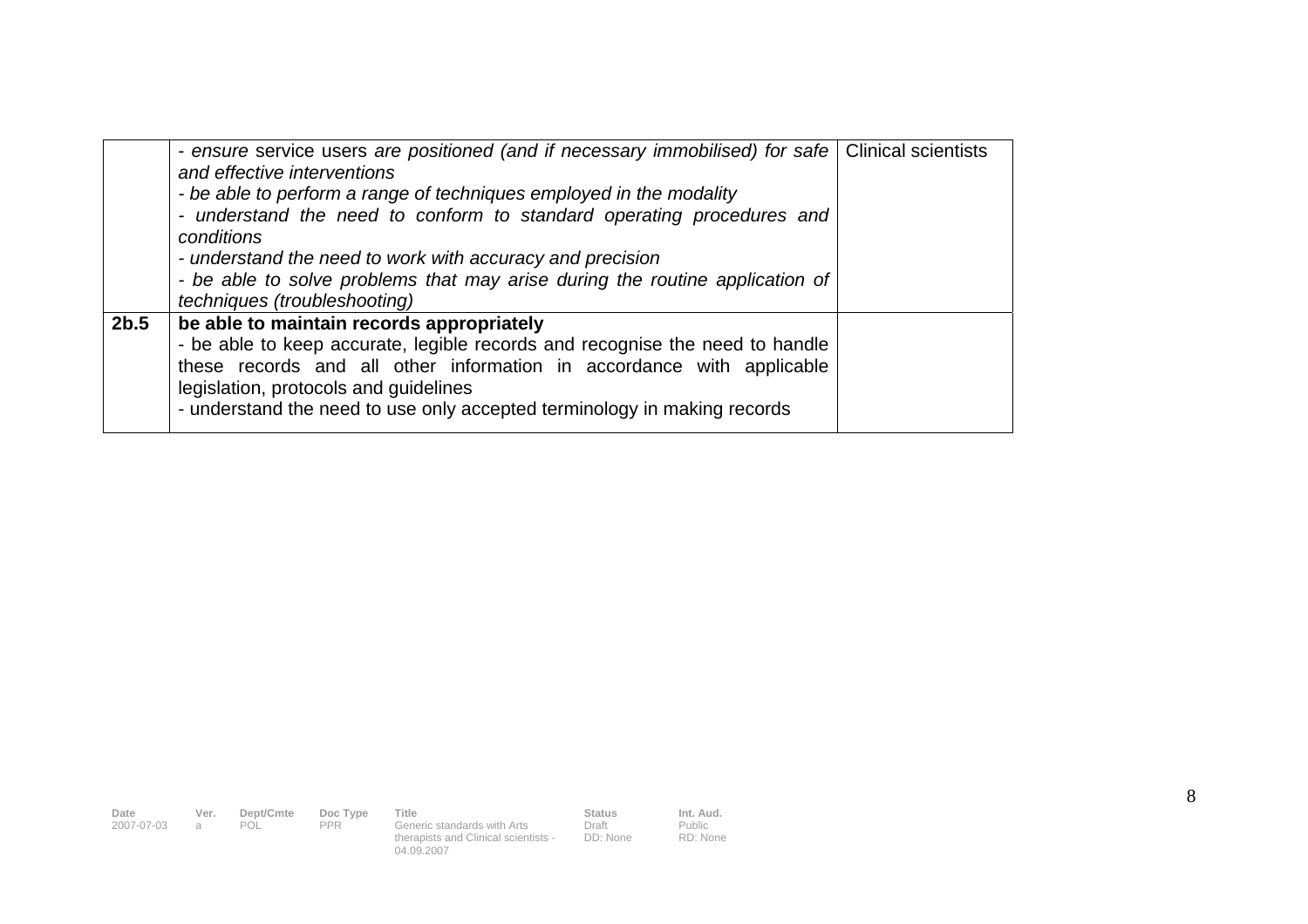| Ref       | <b>Standard</b>                                                                                                                                                                                                                                                                                                                                                                                                                                                                                                                                                                                                                                                                                                                                                                                            | <b>Notes</b>               |  |  |  |
|-----------|------------------------------------------------------------------------------------------------------------------------------------------------------------------------------------------------------------------------------------------------------------------------------------------------------------------------------------------------------------------------------------------------------------------------------------------------------------------------------------------------------------------------------------------------------------------------------------------------------------------------------------------------------------------------------------------------------------------------------------------------------------------------------------------------------------|----------------------------|--|--|--|
|           |                                                                                                                                                                                                                                                                                                                                                                                                                                                                                                                                                                                                                                                                                                                                                                                                            |                            |  |  |  |
|           | Critical evaluation of the impact of, or response to, the registrant's<br>actions                                                                                                                                                                                                                                                                                                                                                                                                                                                                                                                                                                                                                                                                                                                          |                            |  |  |  |
|           |                                                                                                                                                                                                                                                                                                                                                                                                                                                                                                                                                                                                                                                                                                                                                                                                            |                            |  |  |  |
| 2c.1      | be able to monitor and review the ongoing effectiveness of planned<br>activity and modify it accordingly<br>- be able to gather information, including qualitative and quantitative data that<br>helps to evaluate the responses of service users to their care<br>- be able to evaluate intervention plans using recognised outcome measures<br>and revise the plans as necessary in conjunction with the service user<br>- recognise the need to monitor and evaluate the quality of practice and the<br>value of contributing to the generation of data for quality assurance and<br>improvement programmes<br>- be able to make reasoned decisions to initiate, continue, modify or cease<br>treatment or the use of techniques or procedures, and record the decisions<br>and reasoning appropriately |                            |  |  |  |
| <b>PS</b> | - be able to make judgements on the effectiveness of procedures<br>- be able to use quality control and quality assurance techniques, including<br>restorative action                                                                                                                                                                                                                                                                                                                                                                                                                                                                                                                                                                                                                                      | <b>Clinical scientists</b> |  |  |  |
| 2c.2      | be able to audit, reflect on and review practice<br>- understand the principles of quality control and quality assurance<br>- be aware of the role of audit and review in quality management, including<br>quality control, quality assurance and the use of appropriate outcome<br>measures<br>- be able to maintain an effective audit trail and work towards continual<br>improvement<br>- participate in quality assurance programmes, where appropriate                                                                                                                                                                                                                                                                                                                                               |                            |  |  |  |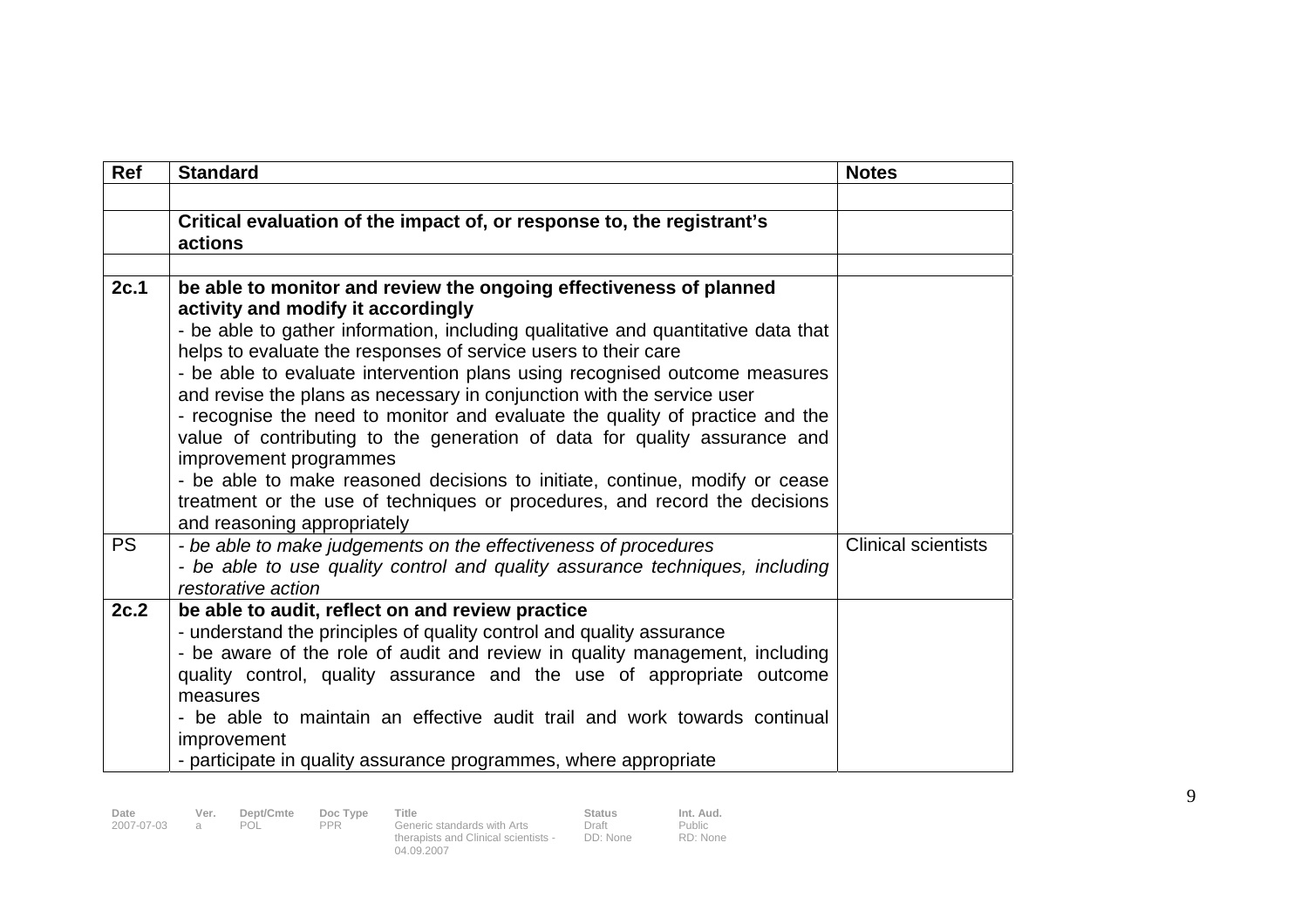|           | - understand the value of reflection on practice and the need to record the<br>outcome of such reflection<br>- recognise the value of case conferences and other methods of review                                                    |                 |
|-----------|---------------------------------------------------------------------------------------------------------------------------------------------------------------------------------------------------------------------------------------|-----------------|
| <b>PS</b> | - recognise the role and value of clinical supervision in an arts therapy context                                                                                                                                                     | Arts therapists |
| PS        | - understand the importance of participating in accreditation systems related to   Clinical scientists<br>the modality<br>recognise the need to be aware of emerging technologies and new<br>$\overline{\phantom{a}}$<br>developments |                 |
|           |                                                                                                                                                                                                                                       |                 |

| Date         | Ver. | Dept/Cmte | Doc Type | Title                                | Status   | Int. Aud. |
|--------------|------|-----------|----------|--------------------------------------|----------|-----------|
| 2007-07-03 a |      | POL       | PPR      | Generic standards with Arts          | Draft    | Public    |
|              |      |           |          | therapists and Clinical scientists - | DD: None | RD: None  |
|              |      |           |          | 04.09.2007                           |          |           |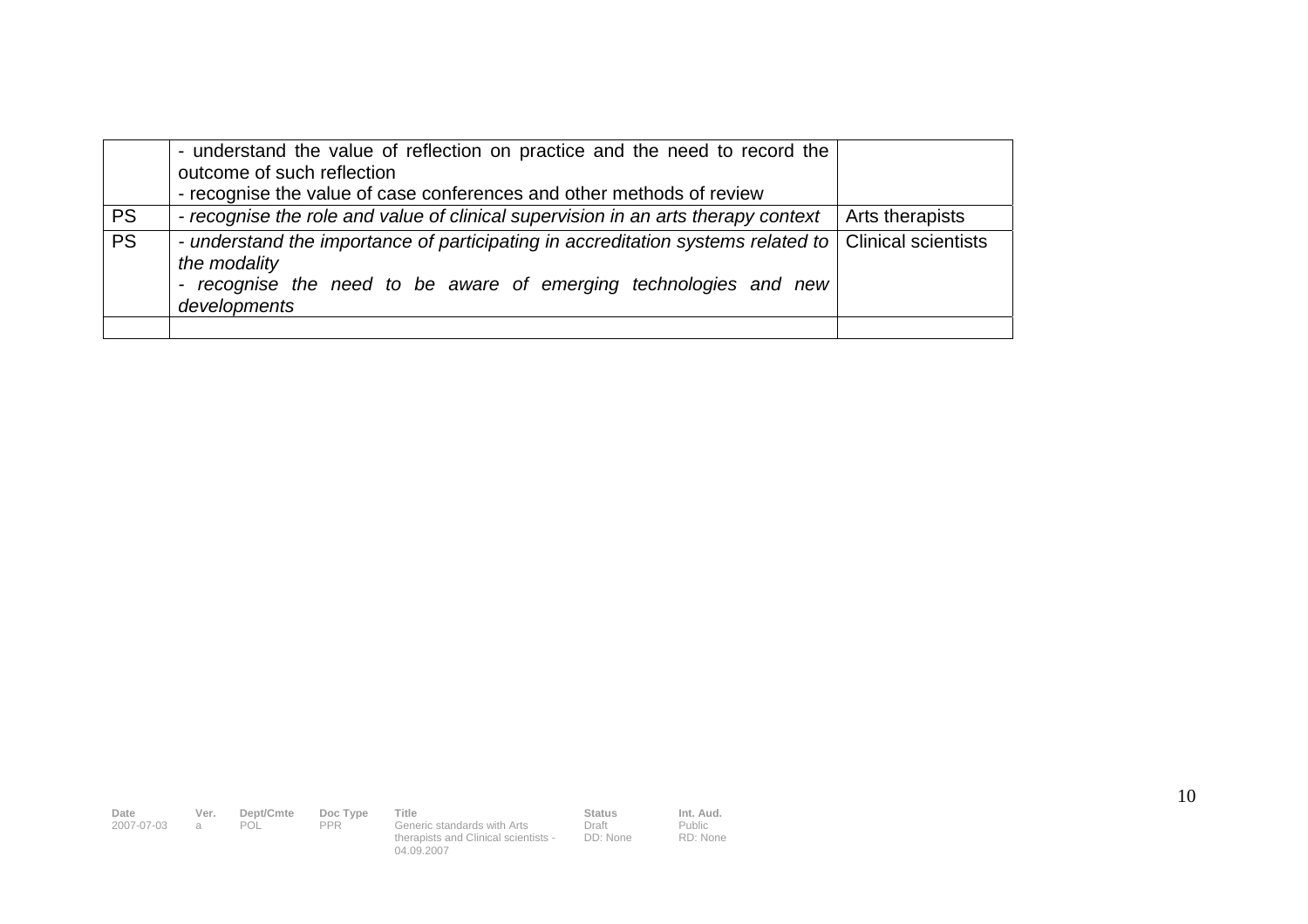| <b>Ref</b> | <b>Standard</b>                                                                                                                                                                                                                                                                                                                                                                                                                                                                                                                                                                                                                                                                                                                                                                                                                                                                                                                                                                                                                                                  | <b>Notes</b>   |
|------------|------------------------------------------------------------------------------------------------------------------------------------------------------------------------------------------------------------------------------------------------------------------------------------------------------------------------------------------------------------------------------------------------------------------------------------------------------------------------------------------------------------------------------------------------------------------------------------------------------------------------------------------------------------------------------------------------------------------------------------------------------------------------------------------------------------------------------------------------------------------------------------------------------------------------------------------------------------------------------------------------------------------------------------------------------------------|----------------|
|            |                                                                                                                                                                                                                                                                                                                                                                                                                                                                                                                                                                                                                                                                                                                                                                                                                                                                                                                                                                                                                                                                  |                |
|            | Knowledge, understanding and skills                                                                                                                                                                                                                                                                                                                                                                                                                                                                                                                                                                                                                                                                                                                                                                                                                                                                                                                                                                                                                              |                |
|            |                                                                                                                                                                                                                                                                                                                                                                                                                                                                                                                                                                                                                                                                                                                                                                                                                                                                                                                                                                                                                                                                  |                |
| 3a.1       | know and understand the key concepts of the bodies of knowledge<br>which are relevant to their profession-specific practice<br>- understand the structure and function of the human body, relevant to their<br>practice, together with knowledge of health, disease, disorder and dysfunction<br>- be aware of the principles and applications of scientific enquiry, including the<br>evaluation of treatment efficacy and the research process<br>- recognise the role of other professions in health and social care<br>- understand the theoretical basis of, and the variety of approaches to,<br>assessment and intervention                                                                                                                                                                                                                                                                                                                                                                                                                               |                |
| <b>PS</b>  | - understand the psychological and cultural background to health, and be<br>aware of influences on the client-therapist relationship<br>- understand core processes in therapeutic practice, such as the therapeutic<br>frame, transference and counter-transference and concepts from other<br>therapeutic models, and be able to engage these to achieve productive<br>therapeutic outcomes<br>- understand the therapeutic relationship, including its limitations<br>- be able to employ a coherent approach to the therapeutic process<br>- understand how and why different approaches to the use of the arts in arts<br>therapy and in other settings varies according to context and purpose<br>- know theories of group work and the management of group process<br>- know theories relevant to work with an individual<br>- know about normal human development; normal and abnormal psychology;<br>normal and abnormal human communication and language development;<br>mental illness, psychiatric assessment and treatment; congenital and acquired | Art therapists |

Public RD: None

Draft DD: None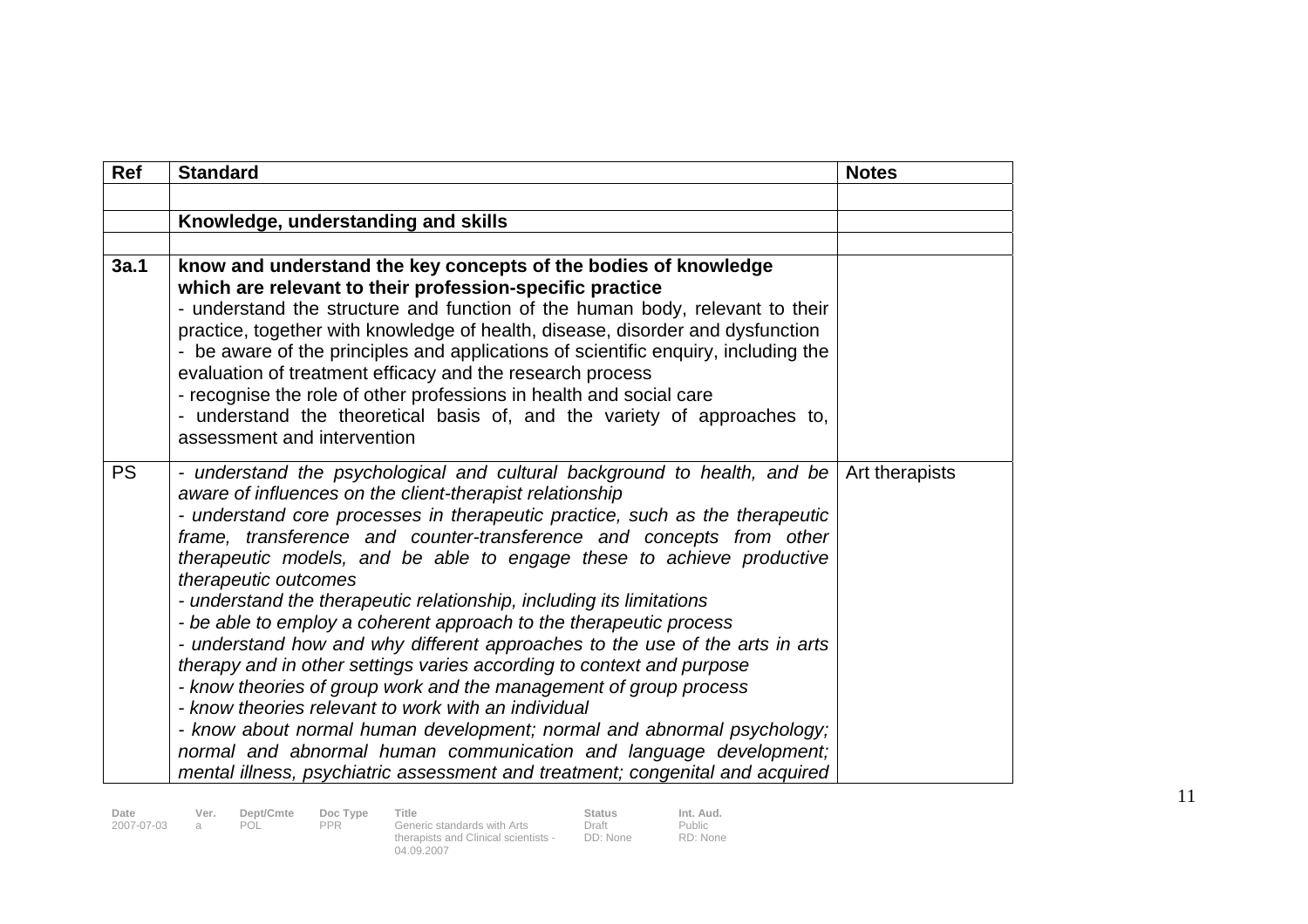| disability; disorders of social functioning; the principal psychotherapeutic<br>interventions and their theoretical bases; the nature and application of other |  |
|----------------------------------------------------------------------------------------------------------------------------------------------------------------|--|
| major interventions                                                                                                                                            |  |
| - recognise methods of distinguishing between human health and sickness,                                                                                       |  |
| including diagnosis, symptoms and treatment, particularly of mental health                                                                                     |  |
| disorders and learning disabilities and be able to critique these systems of                                                                                   |  |
| knowledge from different socio-cultural perspectives                                                                                                           |  |
| Art therapist only                                                                                                                                             |  |
| - understand that while art therapy has a number of frames of reference, they                                                                                  |  |
| must adopt a coherent approach to their therapy, including the relationship                                                                                    |  |
| between theory and practice and the relevant aspects of connected disciplines                                                                                  |  |
| including visual arts, aesthetics, anthropology, psychology, psychiatry,                                                                                       |  |
| sociology, psychotherapy and medicine                                                                                                                          |  |
| - know the practice and process of visual art-making                                                                                                           |  |
| - understand the role of the physical setting and the art-making process in the                                                                                |  |
| physical and psychological containment of emotions                                                                                                             |  |
| - understand the role and function of the art object as an intermediary frame                                                                                  |  |
| and within the relationship between client and art therapist                                                                                                   |  |
| - understand the role and use of visual symbols in art that communicate                                                                                        |  |
| conscious and unconscious processes                                                                                                                            |  |
| - understand the influence of socio-cultural context on the making and viewing                                                                                 |  |
| of art in art therapy                                                                                                                                          |  |
| - recognise that different approaches to the use of visual arts practice in                                                                                    |  |
| therapeutic work have developed in different socio-cultural and political                                                                                      |  |
| contexts around the world                                                                                                                                      |  |
| Dramatherapist only                                                                                                                                            |  |
| - understand core processes and forms of creativity, movement, play and                                                                                        |  |
| dramatic representation pertinent to practice with a range of client groups                                                                                    |  |
| - understand both the symbolic value and intent inherent in drama as an art                                                                                    |  |
| form, and with more explicit forms of enactment and re-enactment of imagined                                                                                   |  |

**Date Ver. Dept/Cmte Doc Type Title . Status Status Int. Aud.**<br>2007-07-03 a POL PPR Generic standards with Arts Draft . Public therapists and Clinical scientists - 04.09.2007

Draft DD: None

Public RD: None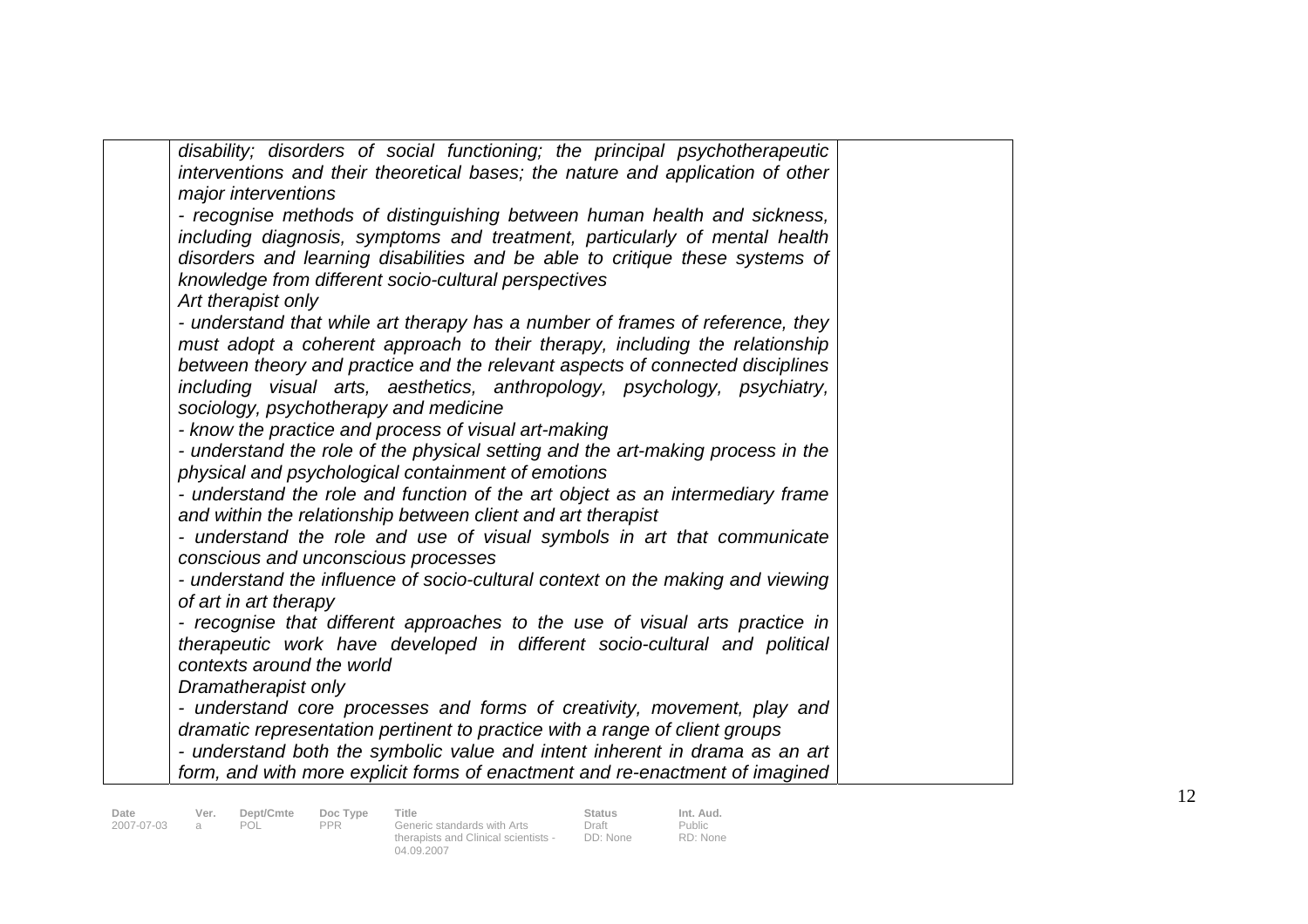|           | or lived experience<br>- know a range of theatrical representation techniques and be able to engage<br>clients in a variety of performance-derived roles<br>- recognise that dramatherapy is a unique form of psychotherapy in which<br>creativity, play, movement, voice, storytelling, dramatisation and the<br>performance arts have a central position within the therapeutic relationship<br>- recognise that different approaches to the discipline have developed from<br>different histories in Eastern and Western Europe and the Americas<br>- recognise that the discipline has deep foundations within the many cultural<br>traditions that use ritual, play, drama and performance for the enhancement of<br>health<br>- know the key principles of influential theatre practitioners and their relevance<br>to the therapeutic setting<br>Music therapist only<br>- be able to improvise music in a variety of styles and idioms<br>- be able to use musical improvisation to interact and communicate with the<br>client<br>- know a broad range of musical styles and be aware of their cultural contexts<br>- be able to play at least one musical instrument to a high level |  |
|-----------|------------------------------------------------------------------------------------------------------------------------------------------------------------------------------------------------------------------------------------------------------------------------------------------------------------------------------------------------------------------------------------------------------------------------------------------------------------------------------------------------------------------------------------------------------------------------------------------------------------------------------------------------------------------------------------------------------------------------------------------------------------------------------------------------------------------------------------------------------------------------------------------------------------------------------------------------------------------------------------------------------------------------------------------------------------------------------------------------------------------------------------------------------------------------------------------------|--|
| <b>PS</b> | - know the basic science underpinning the modality in which the registrant Clinical scientists<br>practises, understand relevant basic clinical medicine, and be aware of the<br>fundamental principles of clinical practice<br>- understand the wider clinical situation relevant to the service users<br>presenting to the specialty                                                                                                                                                                                                                                                                                                                                                                                                                                                                                                                                                                                                                                                                                                                                                                                                                                                         |  |
| 3a.2      | know how professional principles are expressed and translated into<br>action through a number of different approaches to practice, and how to                                                                                                                                                                                                                                                                                                                                                                                                                                                                                                                                                                                                                                                                                                                                                                                                                                                                                                                                                                                                                                                  |  |
|           | select or modify approaches to meet the needs of an individual, groups                                                                                                                                                                                                                                                                                                                                                                                                                                                                                                                                                                                                                                                                                                                                                                                                                                                                                                                                                                                                                                                                                                                         |  |
|           | or communities                                                                                                                                                                                                                                                                                                                                                                                                                                                                                                                                                                                                                                                                                                                                                                                                                                                                                                                                                                                                                                                                                                                                                                                 |  |
| <b>PS</b> | - understand the clinical applications of the speciality and the consequences of Clinical scientists                                                                                                                                                                                                                                                                                                                                                                                                                                                                                                                                                                                                                                                                                                                                                                                                                                                                                                                                                                                                                                                                                           |  |
|           |                                                                                                                                                                                                                                                                                                                                                                                                                                                                                                                                                                                                                                                                                                                                                                                                                                                                                                                                                                                                                                                                                                                                                                                                |  |

Public RD: None

Draft DD: None